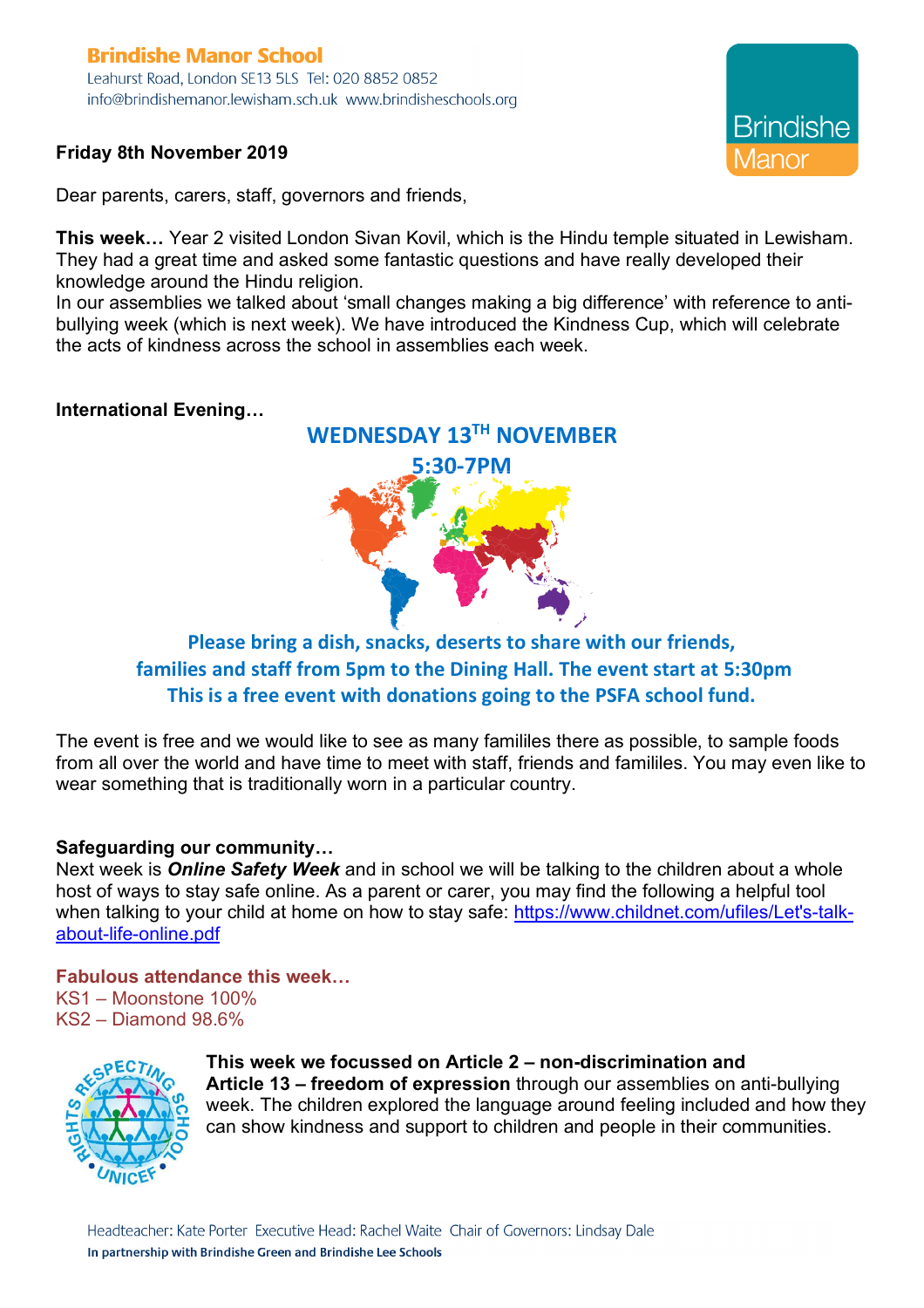### **We're raising money for Children in Need 2019**!

We will be taking part in the Big Morning Move hosted by Joe Wicks on **Friday 15th November** and children are welcome to dress up for a donation.





**Science at Brindishe Manor** …To link with Year 5's learning last half term, they will be working with volunteers from UCL on a project called Engineers without borders – the design cycle. They will be making rollercoasters for marbles and need cereal boxes and kitchen rolls. If you have any spare at home, please send them in to Year 5.

#### **Dates for your diary**

**Wednesday 13th November –** International Evening 5:30pm-7pm **Friday 15th November –** Children in Need –Big Morning Move **Friday 22nd November –** Y5 & 6 Cinema night **Friday 13th December** - Christmas Fair 3:15pm **Monday 9th**- **Friday 13th December** – KS2 Winter performances **Thursday 12th December** – EYFS Winter performance **Thursday 12th December** – Christmas Dinner/ Dress Festive day **Monday 16th** – **Wednesday 18th December** – KS1 Winter performances

Have a great weekend and I am really looking forward to seeing you all next Wednesday from 5:30pm

Kate Porter **Headteacher** Brindishe Manor

**In Reception** The children have been really enjoying exploring the water walls outside this week and have been developing lots of lovely mathematical and scientific language during their play, for example: *full / empty / big / small / tall / short / wide / narrow / fast / slow / heavy / light.* You could explore this further with toys, cups, jugs, tubes etc. in the bath at home. Maths is all around us!

In phonics, we have been practising segmenting and blending words by using our robot arms, saying each sound and then putting them together, e.g. "*t-o-p - top!"* You might like to practise robot talking at home, where you

say the sounds in a word and your child has to blend them together to work out what you're saying. For example, *'Now it's time to go to b-e-d!"*

We've also been making 'Land Art' using the lovely autumnal resources outside: leaves, conkers, pine cones and sticks. Please do keep hunting for interesting natural resources in parks and woods when you go for a walk; we'd love to see your nature finds at school.



**Year 1** It has been a busy week in Year 1. Jasper class have been learning more about different animals and their habitats. We have been grouping animals into carnivores, herbivores and omnivores and then looking at how they have adapted to their habitat. We went outdoors to explore different habitats and thought about which animals lived there and why. Ask your child the meaning of carnivore, herbivore and omnivore and see if they can think of some examples. In maths we have become addition experts and wrote our own word problems and even marked our friend's learning. Try creating your own at home with any objects you can find, remember to use the word altogether e.g. there are 7 green pencils and 3 blue pencils, there are 10 pencils altogether, 7 + 3 = 10.